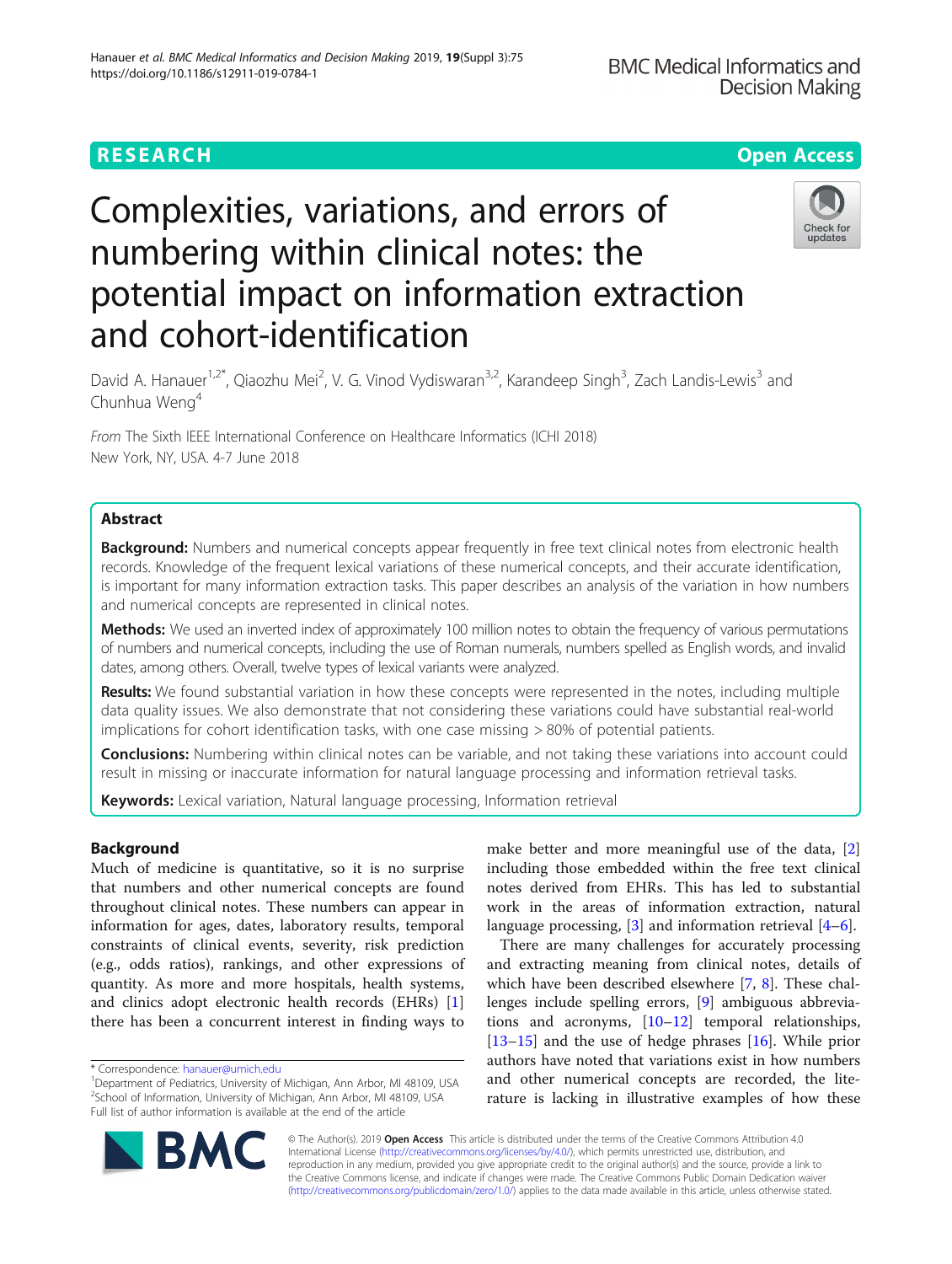may be represented in clinical notes, which is important for developing targeted solutions when constructing robust information extraction systems. As information extraction tasks become more mainstream, ensuring that all relevant data are accurately identified will become increasingly important. Therefore, it is essential to understand the types of variability and mistakes that can appear in EHR clinical notes.

In this work, we sought to characterize and highlight several unusual characteristics of clinical notes that may be overlooked in typical information extraction tasks. Namely, we sought to quantify the variability in how numbers and numerical concepts are represented in the clinical notes, focusing primarily on deviations from typical Arabic number usage as well as other ways in which numbers were used inappropriately or described invalid scenarios such as biologically implausible ages. Many illustrative examples are provided to highlight the magnitude of the issue. We also quantified the impact of these variations on cohort identification tasks using 10 scenarios in which patient cohorts were identified using Arabic or Roman numerals. The results of this work may be of interest to those who need to extract numeric expressions from clinical notes, and especially to those who work in the area of clinical research informatics for EHR phenotyping and cohort identification [\[17](#page-10-0)–[21\]](#page-10-0).

#### Methods

#### Clinical setting

This study took place at Michigan Medicine, an integrated, tertiary care provider comprised of 3 hospitals and 40 outpatient locations in Southeastern Michigan. Michigan Medicine implemented a homegrown EHR in 1998 which was used until its replacement by a vendor system (Epic, Epic Systems, Verona, WI). Epic was implemented in the ambulatory care setting in August 2012, followed by the inpatient setting in June 2014. Approaches to creating clinical notes (i.e., clinical documents) in both systems include typing as well as dictation/transcription. The clinical notes (e.g., progress notes, discharge summaries, pathology reports, radiology reports, etc.) are primarily free text. Notes are created by various clinicians and health professionals including physicians, nurses, pharmacists, and social workers. Because Michigan Medicine is a teaching institution, notes are also created by hundreds of clinicians-in-training, including residents and fellows.

### Document index

As part of a larger Michigan Medicine-wide initiative to support improved access to the free text clinical notes for clinical care, operations, and research we developed a free text search engine, EMERSE [\[5](#page-10-0)], based on the

open source Apache Lucene (<https://lucene.apache.org>) and Solr projects ([http://lucene.apache.org/solr/\)](http://lucene.apache.org/solr/). Solr creates an inverted index which makes it easy to identify all documents that contain specific words. Unlike some search engines, the index for EMERSE contains traditional stop words because many of these are also valid medical acronyms (e.g., IS: incentive spirometry; AND: axillary node dissection; OR: operating room). The standard Lucene tokenizer (StandardTokenizer) was used to tokenize the documents. As of December 2015 the index contained approximately 98.7 million documents and 12.7 billion words. In addition to the front-end user interface that EMERSE provides for standard users, the underlying Solr software includes a basic Query Screen interface that was used for the current analysis. This allowed us to search for single words and phrases, and quickly retrieve document counts without displaying any protected health information. Because no clinical notes were viewed by the team, this study was determined to be 'not regulated' by the University of Michigan Medical School Institutional Review Board.

#### Search strategy

Using Solr, we obtained document counts for multiple variations in how numbers and other numerical concepts were expressed in the clinical notes, including the 12 types of lexical variants shown in Table 1. This included both Roman and Arabic numbers, as well as variations of numbers spelled out in words. Other numerical aspects that were explored included fractions, negative numbers, extremely large numbers, dimensions, dates, ages, tuples, and others. These lexical variants

| Table 1 Lexical Variants Included in this Paper |  |
|-------------------------------------------------|--|
|-------------------------------------------------|--|

| Lexical Variant Category           | Examples                                      |
|------------------------------------|-----------------------------------------------|
| Positive integers                  | 'three', 'thirty-three', 'seventy-three'      |
| Negative integers                  | 'minus three', 'minus 3'                      |
| <b>Fractions</b>                   | 'one third', 'one thirds', 'six eights'       |
| Dimensions                         | 'one by three', 'two by four'                 |
| Ranges/odds                        | 'one to three', 'two to four'                 |
| Dates, including invalid           | 'January 35', 'June 31',<br>'September 38'    |
| Roman numerals                     | 'X', 'XV', 'XXIV', 'XXVIII', 'XXXV'           |
| Medical classifications            | '1A', 'IID', 'type 2', 'type II', 'class III' |
| Ages, including implausible values | '135 year old' 'septuagenarian'               |
| Expressions of quantity            | 'billions', 'octillion', 'gobs of'            |
| Ordering/ranking                   | '1st', '1rd', 'firstly', '1stly', 'primary'   |
| Tuples                             | 'single', 'double', 'triple', 'quadruple'     |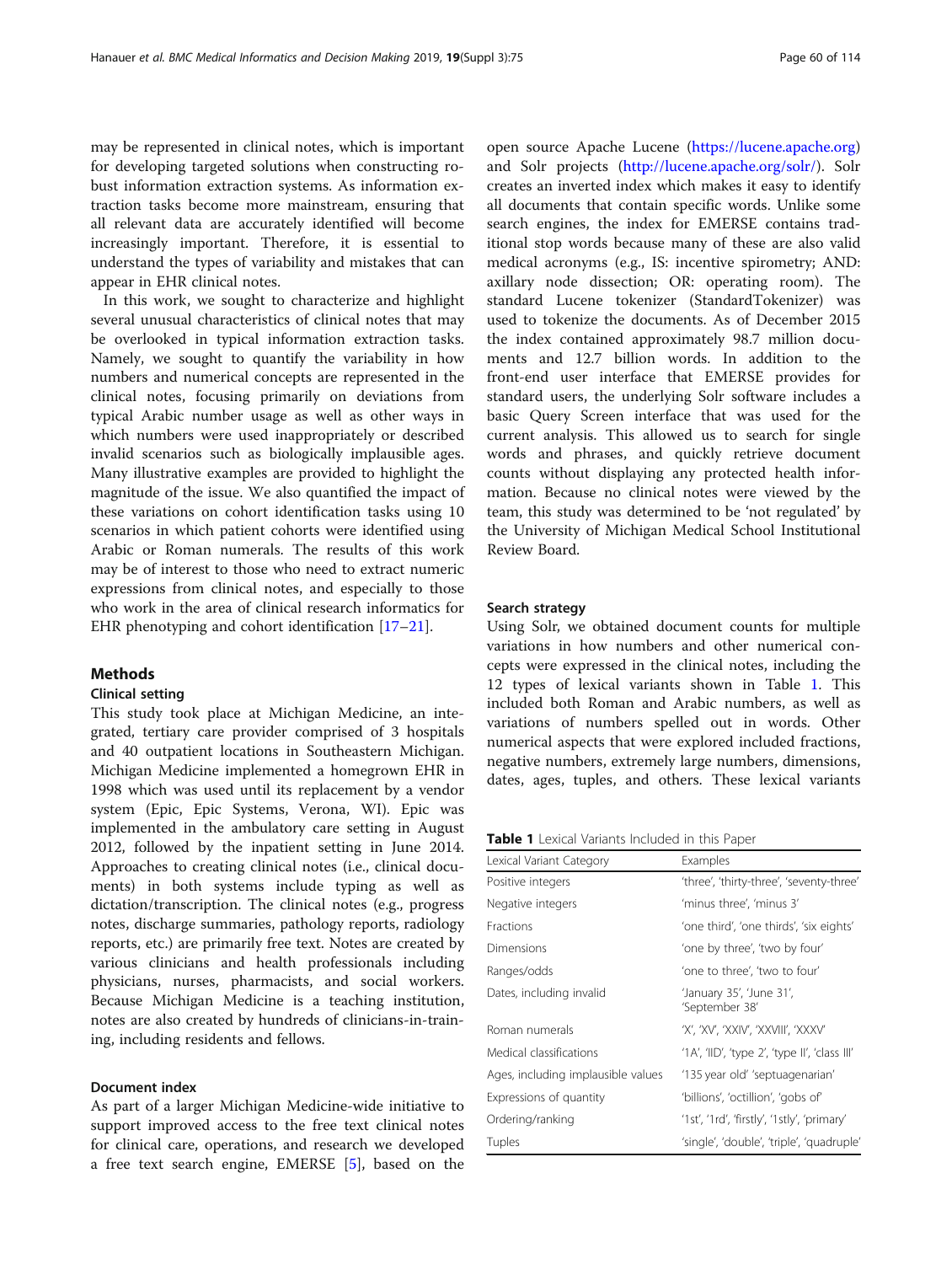were not intended to be exhaustive of all possibilities, but were rather meant to represent common occurrences in the EHR based on clinical experience. We specifically included in our searches variations on commonly used numerical expressions and concepts that could be challenging to extract from the notes while preserving the meaning and context. All searches were case-insensitive and conducted using a lower-case index. Unless specified, the exact search strings used are those displayed in the tables in the Results section. Finally, to determine the potential impact of these numerical variations on tasks such as cohort identification, we used the EMERSE interface to obtain patient counts for 10 disorders and clinical findings that included either Roman or Arabic numerals. We compared the overlap between cohorts to determine how many patients would have been missed by searching for only one of the numeric variations but not the other (e.g., 3 vs III).

#### Results

The results from our number and numerical concept searches are presented in Tables 2, [3,](#page-3-0) [4](#page-3-0), [5,](#page-4-0) [6](#page-4-0), [7,](#page-5-0) [8](#page-5-0), [9,](#page-5-0) [10](#page-6-0), [11,](#page-6-0) [12](#page-6-0), [13,](#page-7-0) [14,](#page-7-0) [15](#page-7-0), [16,](#page-8-0) [17](#page-8-0) and [18.](#page-9-0) All counts are presented as the number of distinct documents in which the terms appeared. Overall, we found substantial variation in how these numbers and concepts were expressed. Following is a brief overview of some notable findings from the tables. Table 2 demonstrates that negative numbers were represented in forms where the expression was completely spelled out (e.g., 'minus five') or with the spelled out 'minus' combined with Arabic numerals (e.g., 'minus 5'). Fractions (e.g., 'one-fifth'; Table [3\)](#page-3-0), dimensions (e.g., 'one by five'; Table [4](#page-3-0)), and ranges (e.g., 'one to five'; Table [5](#page-4-0)) all appeared in spelled out forms.

Invalid dates such as 'January 39' (Table [6](#page-4-0)) appeared with low frequency, but were still present for nearly all of the combinations for which we searched. Roman numerals (Table [7](#page-5-0)) were also present in the documents, although the frequency trailed off substantially beyond 30 ('XXX'). There were a small number of documents that also contained incorrectly formed Roman numerals such as 'IIII' rather than 'IV'. Tables [8](#page-5-0) and [9](#page-5-0) show variations in how some concepts related to medical scoring, staging, grading, and other clinical classifications were recorded, including variations using both Roman and Arabic numbers. Differences were noted in the frequency in how these numbers were used. For example, with 'type' (e.g., 'type 2' vs. 'type II') use of the Arabic numeral was more frequent than use of the Roman numerals. By contrast, with 'class' (e.g., 'class 2' vs. 'class II') the Roman numerals were more common than the Arabic numerals except for 'Class 5'. Table [10](#page-6-0) displays similar examples of variations for diabetes. Table [10](#page-6-0) also illustrates some of the typographic errors that exist in the notes (e.g., 'type 21 diabetes'), albeit at low frequencies.

Table [11](#page-6-0) shows biologically implausible ages, starting at '123 year old'. Note that the oldest living person in recorded history lived to 122 years [[22\]](#page-10-0). Table [12](#page-6-0) reports on ages described by decades. The most commonly used term was 'octogenarian', followed by 'septuagenarian'. Table [13](#page-7-0) shows how ranking is sometimes represented, including variations that were both correct (e.g., '1st' and '3rd') and incorrect (e.g., '1rd' and '3st'). These suffixes also existed with dates, including 'June 31st' which appeared 29 times and 'November 31st' which appeared 11 times, neither of which are valid dates. Table [14](#page-7-0) displays very large and very small quantities, expressed as spelled out words. While no document included 'googolplex', a finite number of documents  $(n = 6325)$  used 'infinity', and a very small number  $(n = 2)$  included the very small number 'negative infinity'. Imprecise and informal expressions of quantity are reported in Table [15](#page-7-0). Terms and phrases that appeared in a small subset of documents included 'gobs of', 'gazillion', and 'bazillion'. Other ordering and ranking variations are listed in Table [16](#page-8-0), and tuples such as 'doubled' and 'quadruplets' are reported in Table [17](#page-8-0).

Table [18](#page-9-0) displays examples showing the real-world implications of not considering the numeric variations in the clinical notes. This table reports on the number of patients having phrases in their notes representing diagnoses and clinical findings that could be used for cohort

Table 2 Negative Integers

| minus one                | minus two                 | minus three              | minus four             | minus five                | minus six                       | minus seven             | minus eight                | minus nine                | minus ten                 |
|--------------------------|---------------------------|--------------------------|------------------------|---------------------------|---------------------------------|-------------------------|----------------------------|---------------------------|---------------------------|
| (821)                    | (419)                     | (218)                    | (134)                  | (129)                     | (101)                           | (148)                   | (35)                       | (32)                      | (115)                     |
| minus 1                  | minus 2                   | minus 3                  | minus 4                | minus 5                   | minus 6                         | minus 7                 | minus 8                    | minus 9                   | minus 10                  |
| (2803)                   | (2705)                    | (1406)                   | (631)                  | (1643)                    | (364)                           | (948)                   | (295)                      | (202)                     | (4453)                    |
| negative one<br>(12,897) | negative<br>two<br>(3613) | negative three<br>(1516) | negative four<br>(980) | negative<br>five<br>(544) | negative<br><b>SİX</b><br>(622) | negative seven<br>(329) | negative<br>eight<br>(263) | negative<br>nine<br>(203) | negative<br>ten<br>(5012) |
| negative 1               | negative 2                | negative 3               | negative 4             | negative 5                | negative 6                      | negative 7              | negative 8                 | negative 9                | negative 10               |
| (97,662)                 | (66, 873)                 | (54,088)                 | (41, 970)              | (40,719)                  | (30,962)                        | (26,100)                | (22, 957)                  | (20, 923)                 | (53,031)                  |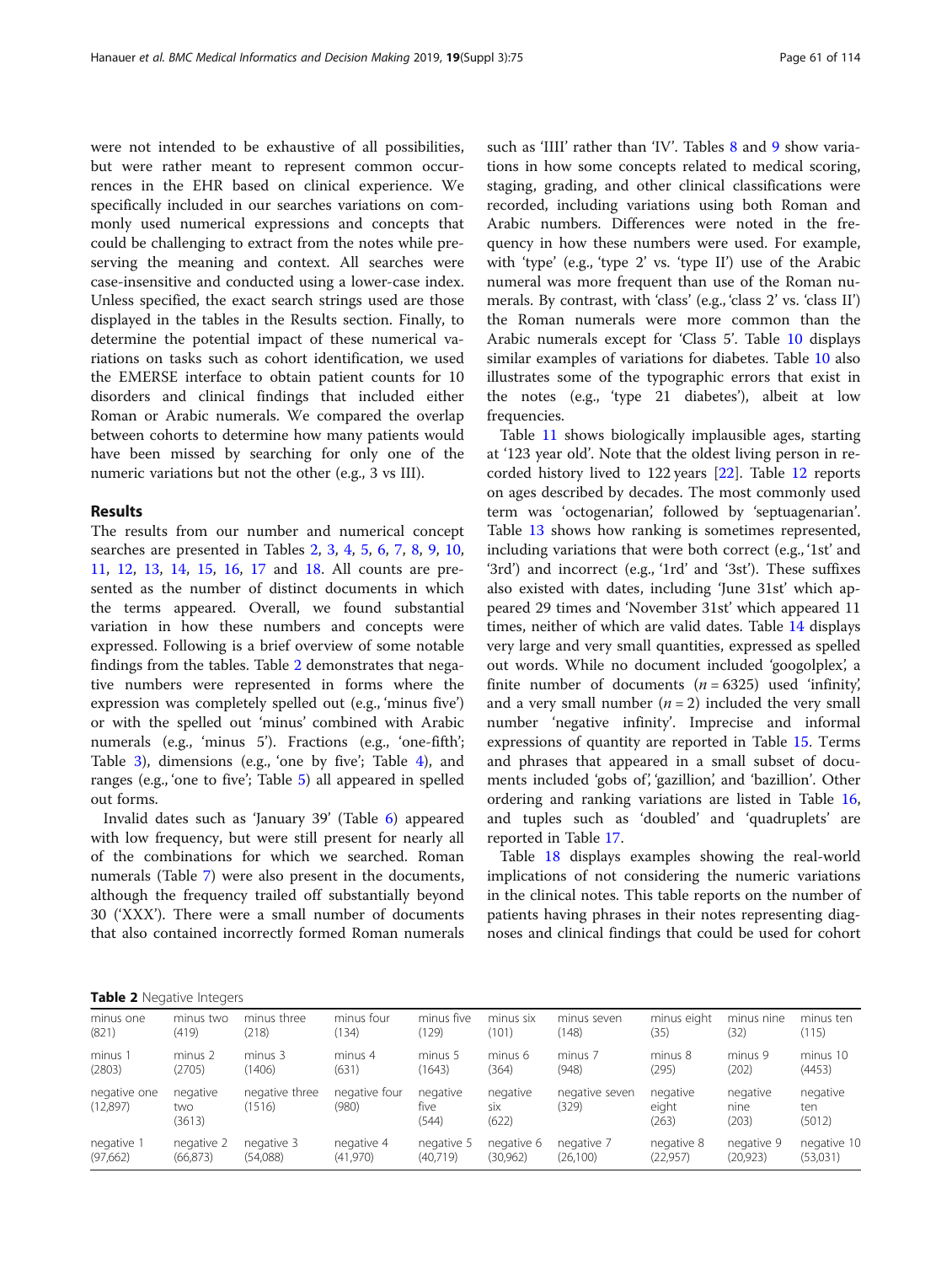identification. These phrases contain either an Arabic numeral (column a) or a Roman numeral (column g). Column (b) displays the number of patients who had only the phrase with the Arabic numeral variant among all of their notes, whereas column  $(f)$  displays the number of patients who had only the phrase with the Roman numeral variant in their notes. Column (d) shows the number of patients that had both variants in their notes. For patients in column (d), searching for either variant (containing Arabic or Roman numbers) would be sufficient to identify the patient. Column (c) reports on the percentage of patients that would have been missed had only the Arabic numeral variant been used in the search, whereas column (e) represents the percentage that would have been missed if only the Roman numeral variant had been used in the search.

#### Discussion

This work demonstrates the substantial variability in how numbers and other numerical concepts are represented in clinical notes derived from both a home-grown

| <b>Table 4</b> Dimensions |  |
|---------------------------|--|
|---------------------------|--|

| one by   |              |                | three          |    | four five | six      | seven    | eight          | nine          |
|----------|--------------|----------------|----------------|----|-----------|----------|----------|----------------|---------------|
|          | 2332         | 12             | 7              | 1  | 1         | 2        | 0        |                | ∩             |
| two by   | 13           | 51             | 23             | 59 | 1         | 1        | 0        | 0              | 0             |
| three by | 1            | 8              | 20             | 8  | 5         | 0        | 0        | 0              | 0             |
| four by  | 1            | $\overline{4}$ | 13             | 76 | 3         | 1        | $\Omega$ | 15             | 0             |
| five by  | 0            | 3              | $\mathfrak{D}$ | 5  | 5         | 1        |          | 1              |               |
| six by   | 5            | $\overline{2}$ | $\mathfrak{D}$ | 1  | 0         | 3        | 0        | $\mathfrak{D}$ | $\mathcal{P}$ |
| seven by | $\mathbf{1}$ | 0              | 0              | 1  | 2         | 0        | $\Omega$ | $\Omega$       | 0             |
| eight by | 0            | 1              | 0              | 4  | $\Omega$  | $\Omega$ | $\Omega$ | $\mathfrak{D}$ | ∩             |
| nine by  |              |                | 0              | 0  | 0         | $\Omega$ | $\Omega$ | 0              |               |
| ten by   |              | 0              | 0              | 0  | 0         | $\Omega$ | $\Omega$ | 0              | Ω             |

and a vendor EHR system. This variability was not only a result of normal English language variations, but of typographic errors [[23\]](#page-10-0) as well as incorrect usage errors. Our findings highlight data quality issues that could impact the performance of information retrieval and extraction systems, and demonstrates the complexity of medical information containing numbers and numerical concepts.

Importantly, this study also shows how much these variations could impact research endeavors such as cohort identification. Among the 10 examples shown in Table [18,](#page-9-0) eight of them resulted in more than 50% of the patients being missed under the scenario of searching for a phrase with only the Arabic or Roman numerals but not both variations. For the case of 'class 3 malocclusion' more than 80% of cases would have been missed if 'class III malocclusion' was excluded from the search. Interestingly, a search for 'grade 3 anaplastic astrocytoma' revealed a patient count of 69 whereas a similar search for 'grade III anaplastic astrocytoma' revealed a count of 67. This might lead one to conclude that approximately 68 such patients existed in the data set. However, our analysis revealed little overlap ( $n = 27$ ) between these two sets, with 109 total patients identified when both variations were included. In many real-life cohort identification tasks, structured data such as International Classification of Disease, version 10 (ICD-10) codes may also used in addition to, or even instead of the free text, but such codes are known to be unreliable in certain contexts [\[24\]](#page-10-0).

The frequencies reported in this paper were not meant to provide insights about whether they were the 'expected' number of instances but rather to show how many of these exist in the clinical notes. Any count above zero means that an information extraction process would have to consider that variation or it could be missed. However, one insight that can be drawn from the frequencies includes cases in which some counts

<span id="page-3-0"></span>

|  | Table 3 Fractions |
|--|-------------------|
|--|-------------------|

|       | half(s)/halve(s) | third(s) | fourth(s)    | fifth(s) | sixth(s) | seventh(s) | eighth(s) | ninth(s)       | tenth(s) |
|-------|------------------|----------|--------------|----------|----------|------------|-----------|----------------|----------|
| one   | 287,671          | 57,040   | 4389         | 5454     | 177      | 48         | 1455      | $\overline{4}$ | 588      |
| two   | 824              | 35,220   | 64           | 1112     | 6        | 21         | 9         |                | 182      |
| three | 2609             | 58       | 3347         | 286      | 6        | 19         | 287       | $\mathbf{0}$   | 91       |
| four  | 1335             | 485      | 10           | 177      | 3        | 24         | 4         | $\mathbf{0}$   | 40       |
| five  | 712              |          | 9            | 27       | 10       | 14         | 52        | $\mathbf{0}$   | 19       |
| six   | 186              |          |              | 4        | $\circ$  | 19         |           | 2              | 33       |
| seven | 89               | 0        | $\mathbf{0}$ |          | $\circ$  | 0          | 33        | $\mathbf{0}$   | 19       |
| eight | 52               | 0        |              | ζ        |          | $\Omega$   | 3         | 20             | 25       |
| nine  | 36               | 0        | $\mathbf{0}$ | 0        | 0        | 0          |           | $\mathbf{0}$   | 48       |
| ten   | 14               | 0        | 0            | 0        |          |            | $\Omega$  | $\mathbf{0}$   |          |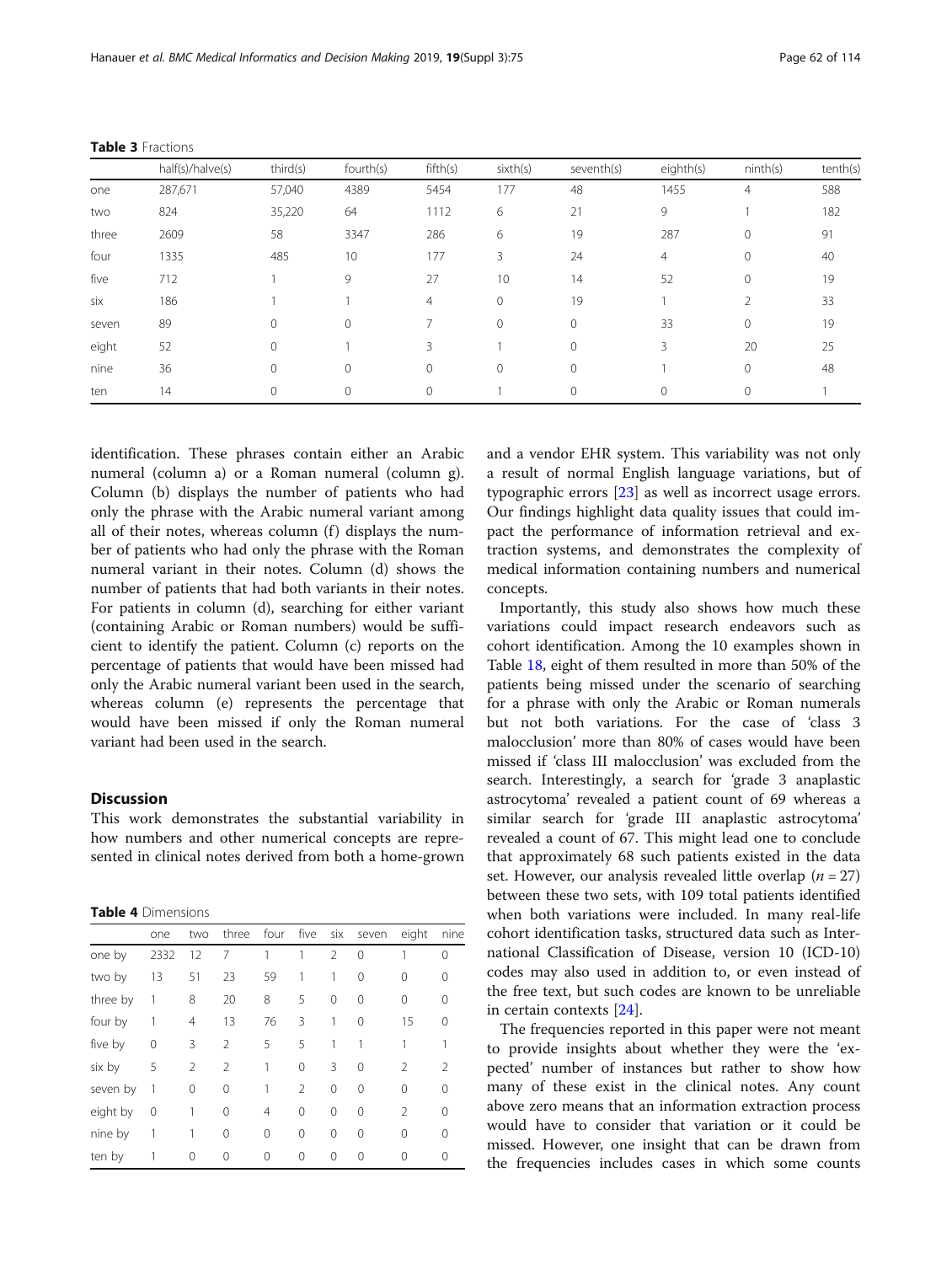|          | one    | two     | three   | four    | five    | six       | seven  | eight   | nine |
|----------|--------|---------|---------|---------|---------|-----------|--------|---------|------|
| one to   | 24,976 | 599,217 | 25,720  | 5151    | 3848    | 3964      | 496    | 170     | 40   |
| two to   | 493    | 2456    | 510,983 | 100,399 | 4602    | 3196      | 476    | 522     | 46   |
| three to | 91     | 206     | 651     | 363,750 | 41,499  | 25,572    | 1904   | 985     | 192  |
| four to  | 55     | 63      | 90      | 176     | 125,943 | 2,284,611 | 1897   | 5972    | 99   |
| five to  | 19     | 31      | 54      | 44      | 97      | 59,322    | 22,705 | 2157    | 353  |
| six to   | 12     | 22      | 30      | 62      | 33      | 86        | 27,403 | 538,729 | 7200 |
| seven to | 3      | 6       | 10      | 16      | 13      | 25        | 65     | 15,433  | 1650 |
| eight to | 12     | 5       | 9       | 15      | 20      | 28        | 12     | 41      | 8379 |
| nine to  | 8      | 3       | 5       | 3       | 17      | 15        | 5      | 2       | 27   |
| ten to   | 18     | 17      | 13      | 14      | 20      | 10        | 17     | 9       | 9    |

<span id="page-4-0"></span>Table 5 Ranges or Odds

appear higher than their neighbors. This could imply a dual use of the concept in which case disambiguation would be needed. For example, the number of instances of the Roman numeral 'IV' was nearly three times the frequency of 'III' and two times the frequency of 'V'. Since 'IV' is a commonly used abbreviation for 'intravenous', this is a likely explanation for that observation. Many of the abnormal and unusual representations were rare considering how many documents were included in the full dataset. While this is reassuring for those conducting research or surveillance at a population level, the invalid or inappropriate use of numbering could have a more meaningful impact at an individual patient level, where a mistakenly interpreted or overlooked numerical concept could result in improper treatment decisions.

Table 6 Invalid Dates<sup>a</sup>

|           | 31                  | 32  | 33             | 34             | 35             | 36             | 37             | 38             | 39 |
|-----------|---------------------|-----|----------------|----------------|----------------|----------------|----------------|----------------|----|
| January   | 55,596 <sup>b</sup> | 7   | 11             | 3              | 11             | 6              | 3              | 5              | 8  |
| February  | 30                  | 5   | 6              | $\overline{2}$ | 4              | 1              | 5              | $\mathbf 0$    | 3  |
| March     | 56,701 <sup>b</sup> | 23  | 7              | 12             | 113            | 1              | 12             | 9              | 5  |
| April     | 285                 | 6   | 8              | 4              | $\overline{4}$ | 0              | $\overline{4}$ | 2              | 8  |
| May       | 50,884 <sup>b</sup> | 19  | 9              | 18             | $\overline{4}$ | 4              | 16             | 8              | 11 |
| June      | 31                  | 273 | 10             | 5              | 6              | 5              | 3              | 5              | 15 |
| July      | 59,207 <sup>b</sup> | 9   | 7              | 11             | 7              | 8              | $\overline{4}$ | 1              | 3  |
| August    | 57,896 <sup>b</sup> | 5   | 10             | 6              | 8              | 8              | 5              | 5              | 7  |
| September | 257                 | 6   | 0              | 5              | 6              | $\overline{4}$ | 1              | $\overline{4}$ | 5  |
| October   | 59,150 <sup>b</sup> | 13  | 10             | $\overline{4}$ | $\mathfrak{D}$ | 3              | 5              | 5              | 3  |
| November  | 234                 | 6   | $\mathfrak{D}$ | 3              | 10             | 7              | 1              | 5              | 3  |
| December  | 25,840 <sup>b</sup> | 7   | 10             | 6              | $\overline{2}$ | 3              | $\overline{2}$ | $\overline{4}$ | 3  |

<sup>a</sup>The cell in the upper right corner would be 'January 39'. Not included in this table is 'February 30' which appeared in 117 documents. Total number of invalid date instances in this table: 1917

These findings also highlight the importance of taking into account the potential for both predictable and non-standard variations with tasks such as natural language processing, information extraction, or query expansion in information retrieval systems. It is also worth noting that the low frequency of some findings may mean that comparable examples do not exist in the document corpora used for NLP training tasks such as those used for the i2b2 challenge competitions [\[25](#page-10-0)]. This work could also inform ways in which data entry systems could be designed to identify these errors or variants to encourage users to enter more appropriate or standard terms.

It is possible that some of these complexities could be resolved by 'normalizing' the variations to a common form in a pre-processing step (e.g., converting 'VI' to 6). Indeed, some tools such as cTAKES [[26](#page-10-0)] already does some of this work. Yet disambiguation may also be necessary since many of the concepts can appear in contexts beyond standard numbers. For example, 'I' could be the Roman numeral 1, or the common pronoun. The phrase '2/2' could be '2 out of 2', 'secondary to', or even 'February 2'. Word sense disambiguation continues to be an active area of NLP research [[10,](#page-10-0) [27](#page-10-0), [28\]](#page-10-0). Information extraction system designers must also consider how to handle values that are invalid such as out-of-range ages (e.g., '135 year old') rather than simply ignoring them. Terms like 'octogenarian', and especially 'nonagenarian' can reveal a patients approximate age and thus should be taken into consideration when building or customizing de-identification systems.

Invalid dates (e.g., 'March 35') also represent a challenge. Many programming languages (e.g., Java) by default handle invalid dates in a lenient manner, meaning that a date such as 'March 35' would be converted to April 4. Care must also be taken when considering the interpretation of negative numbers. Depending on tokenization, a system might identify a number '1' or

<sup>b</sup> The 31st day for January, March, May, July, August, October, and December are, of course, valid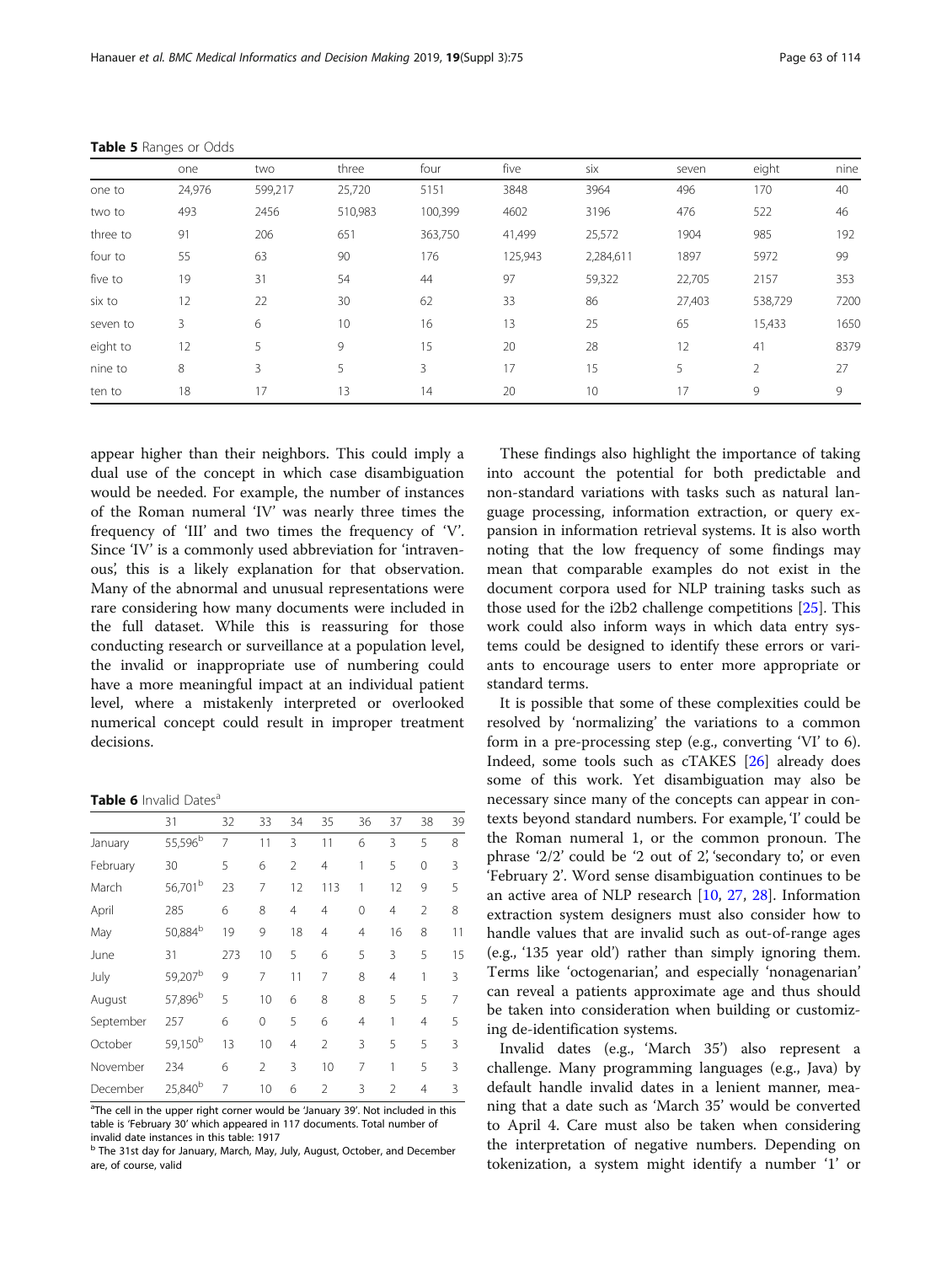|              | (34,856,243) | II (4,814,592) | III (3,467,400) | III (487)         | IIII (62)   | IIIII(5)         | $IIIIII (3)$     | $\parallel \parallel \parallel \parallel (2)$ |                 |
|--------------|--------------|----------------|-----------------|-------------------|-------------|------------------|------------------|-----------------------------------------------|-----------------|
|              |              |                |                 | IV<br>(9,375,039) | (4,420,994) | V١<br>(577, 732) | VII<br>(171,958) | VIII<br>(85,330)                              | IX<br>(47, 108) |
| X            | ΧI           | XII            | XIII            | XIV               | XV          | XVI              | XVII             | <b>XVIII</b>                                  | XIX             |
| (15,589,182) | (27,201)     | (1, 105, 852)  | (2449)          | (511)             | (2577)      | (22)             | (28)             | (19)                                          | (19)            |
| XX           | XXI          | XXII           | <b>XXIII</b>    | <b>XXIV</b>       | <b>XXV</b>  | <b>XXVI</b>      | <b>XXVII</b>     | <b>XXVIII</b>                                 | <b>XXIX</b>     |
| (104, 180)   | (244)        | (154)          | (2)             | (4)               | (2)         | (3)              | (1)              | (0)                                           | (0)             |
| <b>XXX</b>   | <b>XXXI</b>  | <b>XXXII</b>   | <b>XXXIII</b>   | <b>XXXIV</b>      | <b>XXXV</b> | <b>XXXVI</b>     | <b>XXXVII</b>    | <b>XXXVIII</b>                                | <b>XXXIX</b>    |
| (8856)       | (1)          | (0)            | (0)             | (0)               | (0)         | (0)              | (0)              | (0)                                           | (2)             |

<span id="page-5-0"></span>Table 7 Roman Numerals

Table 8 Medical Categorizations<sup>a</sup>

|                | A       | B       |         |            |         |            | G       | H       |           |                |
|----------------|---------|---------|---------|------------|---------|------------|---------|---------|-----------|----------------|
|                | 298,397 | 162,822 | 92,512  | 64,856     | 49,791  | 40,990     | 223,638 | 173,504 | 17,135    | 15,441         |
| 2              | 143,858 | 70,087  | 29,521  | 335,947    | 15,212  | 18,362     | 219,114 | 156,211 | 3232      | 2898           |
| 3              | 66,477  | 27,332  | 24,692  | 314,058    | 14,396  | 14,528     | 55,856  | 147,656 | 1874      | 1714           |
| $\overline{4}$ | 171,463 | 159,144 | 138,104 | 33,191     | 12,352  | 19,792     | 58,001  | 217,040 | 1146      | 1081           |
| 5              | 194,432 | 93,058  | 151,822 | 101,684    | 14,428  | 34,077     | 130,574 | 149,902 | 673       | 946            |
|                | 93,721  | 75,347  | 159,150 | 13.964.384 | 497,302 | 27,699,212 | 39,540  | 45,987  | 4,814,592 | 434,416        |
| $\mathbb{I}$   | 56,631  | 43,207  | 4846    | 274        | 372     | 2500       | 53      | 2158    | 3,467,400 | $\overline{2}$ |
| $\mathbb{H}$   | 65,347  | 45,687  | 33,381  | 60         | 97      | 9          | 5       | 21      | 487       | $\mathfrak{D}$ |
| IV             | 41,830  | 15,552  | 509,947 | 2695       | 40,328  | 90,9986    | 576     | 62,302  | 533       | 108            |
| V              | 295,868 | 54,862  | 103,848 | 9929       | 158,751 | 106,698    | 9271    | 595,776 | 577.732   | 328            |
|                |         |         |         |            |         |            |         |         |           |                |

<sup>a</sup>The term in the upper left would be '1A'. These are often used in classifying disorders such as Hyperlipoproteinemia Type IIA or Stage 3B Lung Cancer. Note that some of the terms with Roman numerals could be confused with other medical abbreviations (e.g., VA Veterans Affairs, 1G 1 g, 3D Three-dimensional, IC Intracardiac, ID Infectious diseases). IF is a common English word (case sensitive searches were not conducted for this analysis)

## Table 9 Additional Categorization Variations<sup>a</sup>

|       |         |         |           |         |          | Ш       | 4       | IV      | Ш  |         |        |
|-------|---------|---------|-----------|---------|----------|---------|---------|---------|----|---------|--------|
| type  | 674,898 | 231,183 | 1,588,852 | 421,332 | 196,961  | 47,794  | 167,557 | 15,068  |    | 161,395 | 1673   |
| phase | 88,407  | 39,641  | 125,204   | 53,863  | 36,978   | 8975    | 750     | 431     |    | 28,526  | 61     |
| grade | 639,287 | 184.486 | 426,407   | 155.115 | 221.568  | 94.407  | 55.841  | 30.020  | 23 | 20.740  | 5251   |
| stage | 149,938 | 357,732 | 169.038   | 273,244 | 332.2767 | 274,993 | 90,336  | 285,535 | 31 | 36.419  | 55,780 |
| class | 72,731  | 298,391 | 94,568    | 173.749 | 112,243  | 128,196 | 27,082  | 36,450  | 26 | 36,759  | 5707   |
| score | 171,243 | 15.607  | 107,100   | 266     | 121,064  | 246     | 100,209 | 133     | 0  | 112.719 | 100    |

<sup>a</sup>Additional variations in how some categorizations in medicine are represented with either Arabic or Roman numerals. The cell in the upper right hand corner represents 'type V' whereas the lower left is 'score 1'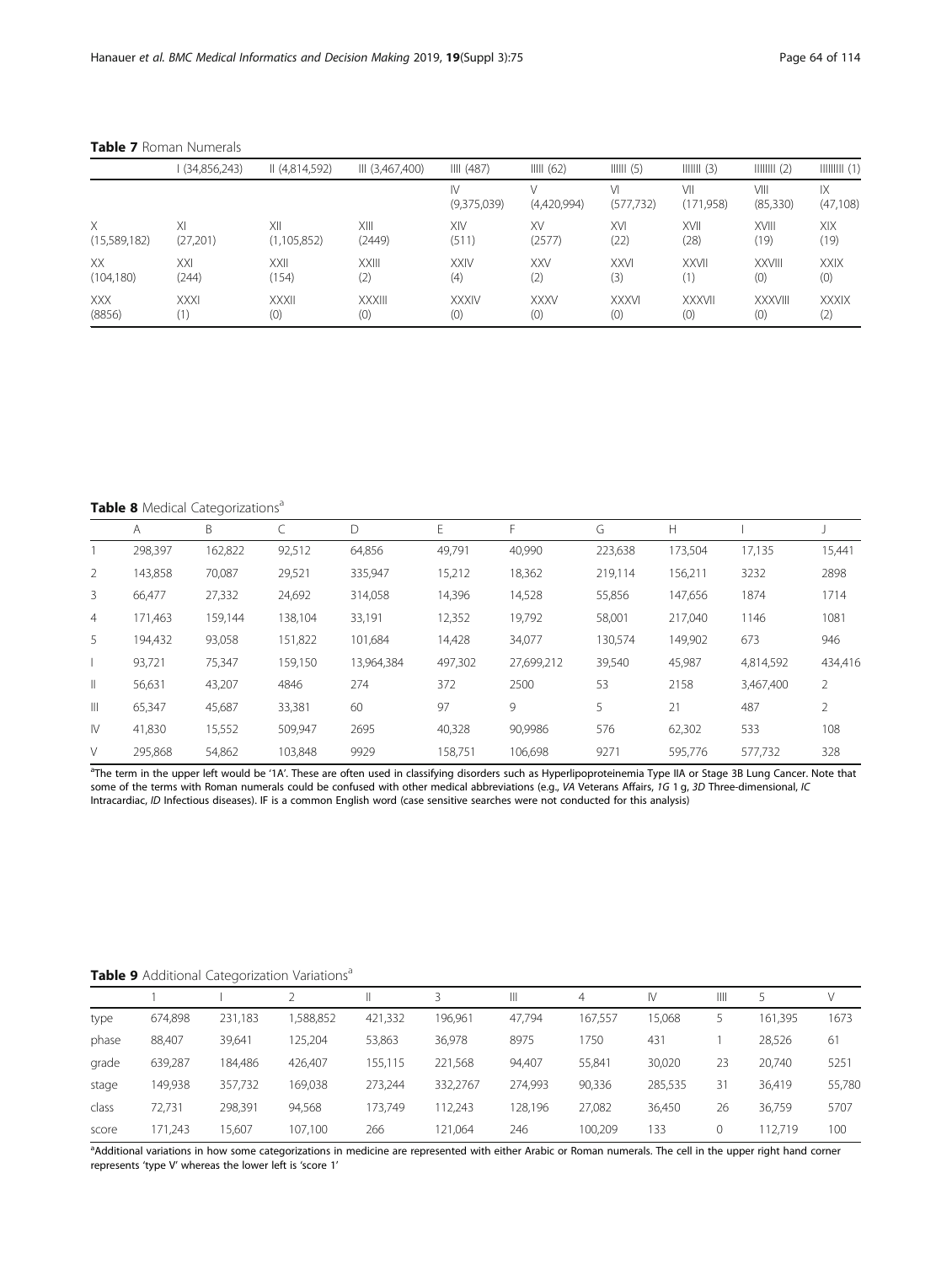|  |  |  |  |  | Table 10 Diabetes Terminology Variations |
|--|--|--|--|--|------------------------------------------|
|--|--|--|--|--|------------------------------------------|

<span id="page-6-0"></span>

| Table 10 Diabetes Terminology Variations |                | Table 11 Biologically Implausible Ages |                |  |
|------------------------------------------|----------------|----------------------------------------|----------------|--|
| Phrase                                   | n.             | Phrase                                 | n              |  |
| Type I diabetes                          | 41,007         | 123 year old                           | 3              |  |
| Type II diabetes                         | 109,739        | 124 year old                           | -1             |  |
| Type III diabetes                        | 6              | 125 year old                           | 22             |  |
| Type IV diabetes                         | 8              | 126 year old                           | $\overline{2}$ |  |
| <b>TIDM</b>                              | 607            | 127 year old                           | 4              |  |
| <b>TIIDM</b>                             | 992            | 128 year old                           | 2              |  |
| Type III DM                              | 2              | 129 year old                           | 2              |  |
| Type IV DM                               |                | 130 year old                           | 55             |  |
| T1DM                                     | 12,725         | 131 year old                           |                |  |
| T <sub>2</sub> DM                        | 70,314         | 132 year old                           | 2              |  |
| <b>T21DM</b>                             | 5              | 133 year old                           | 2              |  |
| T12DM                                    | 2              | 134 year old                           | 3              |  |
| Type 1 diabetes                          | 271,541        | 135 year old                           | 4              |  |
| Type 2 diabetes                          | 871,228        | 136 year old                           | 2              |  |
| Type 21 diabetes                         | $\overline{4}$ | 137 year old                           | 29             |  |
| Type 12 diabetes                         | $\overline{2}$ | 138 year old                           | $\overline{4}$ |  |
| DM1                                      | 17,166         | 139 year old                           |                |  |
| DM 1                                     | 7238           | 140 year old                           | 29             |  |
| DM <sub>2</sub>                          | 167,534        | 150 year old                           | 128            |  |
| DM <sub>2</sub>                          | 25,407         | 160 year old                           | 13             |  |
| DMI                                      | 79,253         | 170 year old                           | 3              |  |
| DM I                                     | 8317           | 180 year old                           | 5              |  |
| <b>DMII</b>                              | 56,942         | 190 year old                           | 3              |  |

'one' but miss the 'negative' qualifier in front of it if it is written as 'negative 1' or 'minus one' as opposed to '-1'. Tools do exist to help with number normalization, [[29](#page-10-0), [30\]](#page-10-0) and these should be considered when processing clinical text. Other tools have been developed to identify various concepts related to numbering including for Time (MedTime) [[31\]](#page-10-0) as well as cancer staging (e.g., 'Stage III lung cancer') and dimensions (MedKATp) [\[32](#page-10-0)]. Tokenization may also be important. A technical report about tokenization of MEDLINE abstracts briefly discusses how various tokenizers handle text including fractions [[33](#page-10-0)]. A more recent paper noted the lack of focus on biomedical tokenization [\[34](#page-10-0)].

DM II 44,983

The issues described here are related to both semantic and syntactic heterogeneity, and are contributing factors limiting the widespread semantic interoperability of EHR data [\[35](#page-10-0)–[37\]](#page-10-0). In some cases simple normalization to a canonical form should be easily achievable. In other cases, however, the complexities of natural language introduce challenges that will require additional work including disambiguation, intelligent tokenization, and sophisticated processing (e.g., machine learning). It will be

### Table 12 Age Groups by Decade

| Phrase           | n        |
|------------------|----------|
| quinquagenarian  | $\Omega$ |
| sexagenarian     |          |
| septuagenarian   | 112      |
| octogenarian     | 239      |
| nonagenarian     | 45       |
| centenarian      | 16       |
| supercentenarian | 0        |

200 year old 23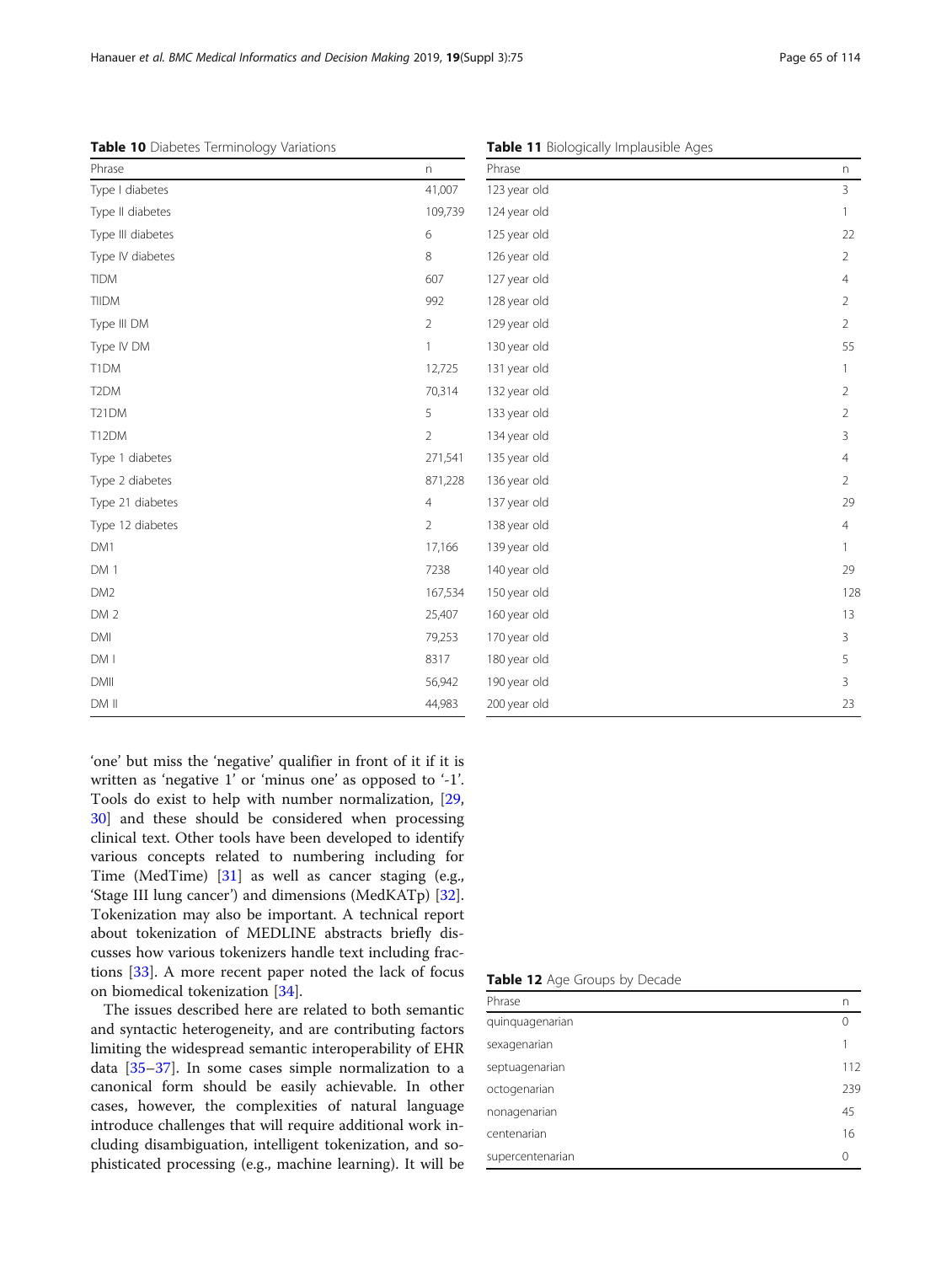<span id="page-7-0"></span>

| Table 13 Ordering and Ranking <sup>a</sup> |
|--------------------------------------------|
|--------------------------------------------|

| st                   | nd                   | rd                   | th                   |
|----------------------|----------------------|----------------------|----------------------|
| 862,447 <sup>b</sup> | 79                   |                      | 299                  |
| 282                  | 801,375 <sup>b</sup> | 360                  | 270                  |
| 27                   | 617                  | 626,822 <sup>b</sup> | 694                  |
| 17                   | 46                   | 432                  | 442,238 <sup>b</sup> |
| 16                   | 16                   | 54                   | 481,412 <sup>b</sup> |
|                      |                      |                      |                      |

<sup>a</sup>Ways in which ordering and ranking is described. As an example, the cell in the upper right corner is the term '1th'<br><sup>b</sup> Cells containing valid expressions

| n              |
|----------------|
| $\mathbf 0$    |
| $\overline{2}$ |
| 17,760         |
| 9215           |
| 14,917         |
| 6401           |
| 146            |
| 75,013         |
| 1179           |
| 46,081         |
| 381            |
| 51             |
| 27             |
| $\overline{2}$ |
| 1              |
| 3              |
| $\overline{2}$ |
| 1              |
| $\mathbf 0$    |
| $\mathbf 0$    |
| 6325           |
|                |

| Table 15 Imprecise and Informal Expressions of Quantity |
|---------------------------------------------------------|
|---------------------------------------------------------|

| Phrase                | n        |
|-----------------------|----------|
| couple of             | 1673,735 |
| lots of               | 328,506  |
| not much              | 113,336  |
| few of                | 35,803   |
| small number of       | 12,358   |
| hundreds of           | 7371     |
| all kinds of          | 6940     |
| thousands of          | 4611     |
| tons of               | 3018     |
| too many to count     | 1346     |
| massive amounts of    | 1187     |
| very small number of  | 1104     |
| far more than         | 971      |
| way more than         | 820      |
| very large number of  | 623      |
| millions of           | 561      |
| way too many          | 364      |
| huge number of        | 260      |
| gobs of               | 199      |
| vanishingly small     | 179      |
| uncountable           | 133      |
| hell of a lot         | 69       |
| lion's share of       | 67       |
| vast quantities of    | 48       |
| waist deep in         | 24       |
| infinitesimally small | 23       |
| tiny number of        | 19       |
| infinitely more       | 17       |
| miniscule amounts of  | 14       |
| gazillion             | 12       |
| crap load of          | 8        |
| shit load             | 7        |
| up the wazoo          | 6        |
| infinitely small      | 6        |
| bazillion             | 5        |
| infinitely less       | 3        |
| infinitely large      | 3        |
| butt load             | 3        |
| boat loads of         | 3        |
| buttload              | 1        |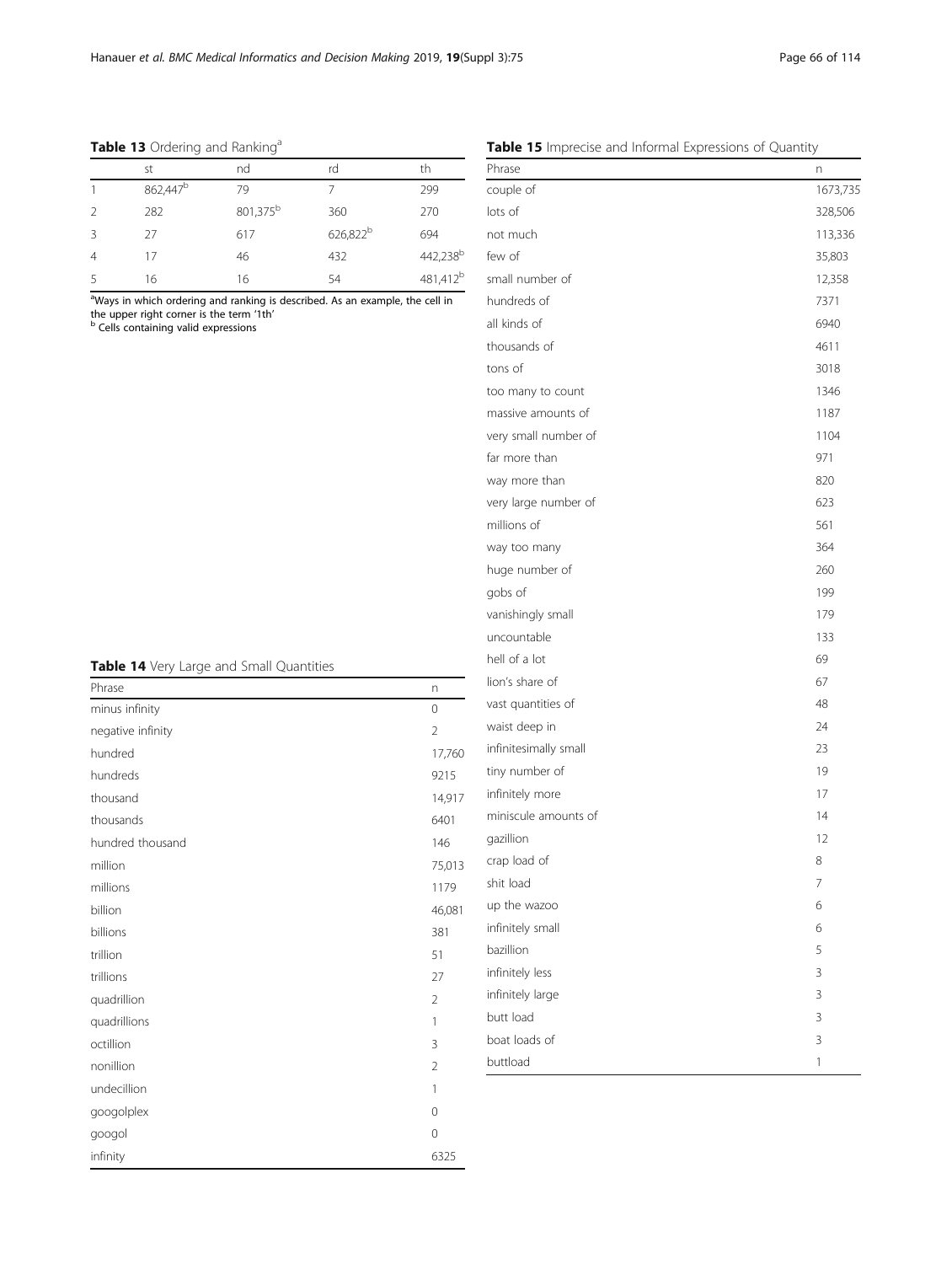important for those working with the free text data to understand the text being analyzed and have plans for how outlier situations (e.g., invalid dates) will be handled. It will also be important to utilize vocabularies or ontologies with broad coverage of synonyms, near synonyms, and lexical variants. For example, 'TIIDM' appeared in nearly 1000 notes in our dataset but that term variant for 'type 2 diabetes mellitus' is not present in the Unified Medical Language System (UMLS), whereas 'T2DM' is in UMLS.

#### Table 17 Tuples

seventh (77,463)

millionth  $(12)$ 

billionth (3)

hundredth (40) thousandth (168)

| singling      | singled      | singles      | single      | singleton        |
|---------------|--------------|--------------|-------------|------------------|
| (242)         | (1362)       | (6621)       | (4,429,544) | (58, 421)        |
| doubling      | doubled      | doubles      | double      | twins            |
| (24, 555)     | (49735)      | (5467)       | (1179, 932) | (90, 512)        |
| tripling      | tripled      | triples      | triple      | triplets         |
| (819)         | (2806)       | (533)        | (338, 340)  | (46,831)         |
| quadrupling   | quadrupled   | quadruples   | quadruple   | quadruplets      |
| (85)          | (445)        | (11)         | (14,966)    | (828)            |
| quintupling   | quintupled   | quintuples   | quintuple   | quintuplets(122) |
| (1)           | (4)          | (1)          | (996)       |                  |
| sextupling    | sextupled    | sextuples    | sextuple    | sextuplets       |
| (0)           | (1)          | (0)          | (9)         | (13)             |
| septupling    | septupled    | septuples    | septuple    | septuplets       |
| (0)           | (0)          | (0)          | (2)         | (5)              |
| octupling (0) | octupled (0) | octuples (0) | octuple (1) | octuplets<br>(0) |

Additional complexities not analyzed in the current work included variations in units, which can further complicate information extraction. For example, weights can be written as "pounds", "lbs", "lb", "#", and sometimes no unit might be provided, meaning that additional work would be needed to determine if English (pounds) or metric (kg) weights were being described.

It is also worth noting that these data quality and normalization issues are not unique to clinical notes derived from EHRs. For example, the incorrect '3nd' (as opposed to the correct '3rd') appears in PubMed abstracts [[38,](#page-10-0) [39](#page-10-0)] as well as in clinical trial descriptions listed on [ClinicalTrials.gov](http://clinicaltrials.gov) [[40](#page-10-0), [41](#page-10-0)]. Even terms such as 'octogenarian' [[42\]](#page-10-0) and 'nonagenarian' [[43\]](#page-10-0) appear on [ClinicalTrials.gov.](http://clinicaltrials.gov) Indeed, recent work has suggested formal representations for numeric data in clinical trial reports to aid in interpretation of the results [\[44](#page-10-0)]. Variability can also be found when identifying concepts within the UMLS Terminology Services Metathesaurus Browser [\(https://uts.nlm.nih.gov/metathesaurus.html](https://uts.nlm.nih.gov/metathesaurus.html)). For example, as of July 2018, searching for the term 'stage 3' yields 233 results whereas searching for 'stage III' yields 803 results. Even 'type IIII' (an invalid form of the Roman numeral 'IV') appears in a UMLS entry (CUI C2612864), which is likely a typographic error.

Our work has several limitations. First, this study was conducted at a single site, and other medical centers or EHRs may contain different types or frequencies of variations that we did not detect. Second, we quantified only a subset of possible variations. For example, we did not explore the frequency of spelling errors such as 'sevin', and there are other types of variations which were not included due to space limitations. Third, the frequency of some of the term variants we identified could be falsely elevated due to copy-pasting of text between notes. Nevertheless the tables we present in this work show a wide variety of possible ways in which numbers and numerical concepts are actually represented in the clinical EHR notes. Fourth, it may be the case that many of these variations would have no clinical significance with information extraction tasks. We believe, however, that it is difficult to generalize about what types of information are clinically significant versus insignificant as this may depend heavily on the specific information needs of users.

#### Conclusions

As precision medicine and personalized healthcare become more prevalent, computers might be tasked with making automatic decisions or recommendations on an individual patient basis using the information found within EHR notes. Thus, there could be a direct effect on patient outcomes if information is interpreted

<span id="page-8-0"></span>

| <b>Table 16</b> Additional Ways in Which Ordering and Ranking are<br>Described |          |       |              |        |  |  |
|--------------------------------------------------------------------------------|----------|-------|--------------|--------|--|--|
| first                                                                          | firstly  | 1stly | primary      | 1ary   |  |  |
| (7, 172, 197)                                                                  | (5690)   | (0)   | (10.994.471) | (26)   |  |  |
| second                                                                         | secondly | 2ndly | secondary    | 2ndary |  |  |
| (3,576,368)                                                                    | (33,662) | (26)  | (5,630,281)  | (3249) |  |  |
| third                                                                          | thirdly  | 3rdly | tertiary     | 3rdary |  |  |
| (1,317,624)                                                                    | (5716)   | (2)   | (35,083)     | (0)    |  |  |
| fourth                                                                         | fourthly | 4thly | quaternary   |        |  |  |
| (538, 499)                                                                     | (301)    | (0)   | (377)        |        |  |  |
| fifth                                                                          | fifthly  | 5thly | quinary      |        |  |  |
| (473, 144)                                                                     | (40)     | (0)   | (4)          |        |  |  |
| sixth                                                                          | sixthly  | 6thly | senary       |        |  |  |
| (124, 807)                                                                     | (6)      | (O)   | (2)          |        |  |  |

7thly (0)

septenary (0)

unary (10)

binary (1367)

ternary (6)

2ary (315)

3ary (2)

4ary (0)

seventhly (0)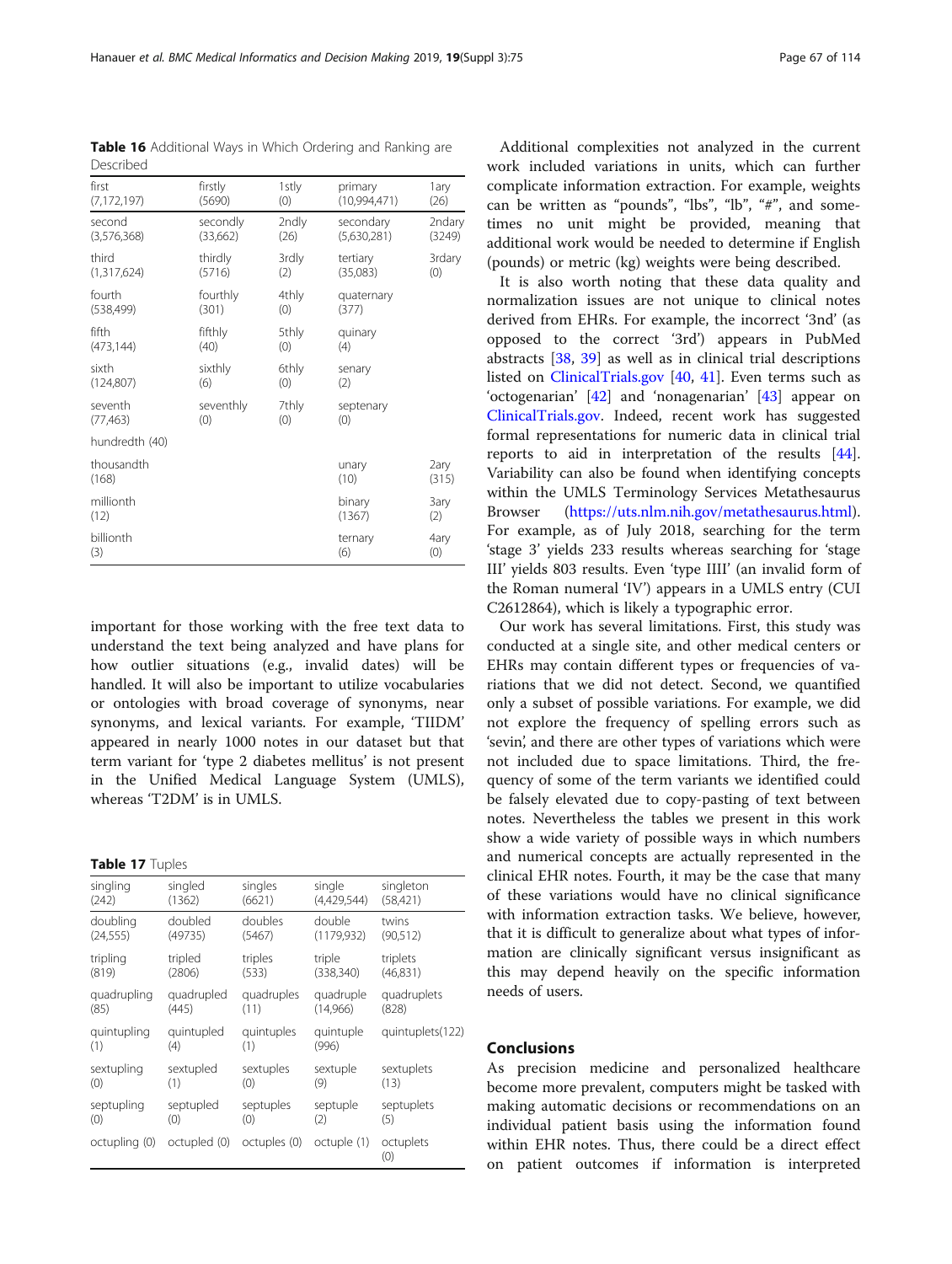| (a)                                                      | (b)                                         | (c)                                                       | (d)                                                      | (e)                                         | (f)                                                       | (g)                                                     |
|----------------------------------------------------------|---------------------------------------------|-----------------------------------------------------------|----------------------------------------------------------|---------------------------------------------|-----------------------------------------------------------|---------------------------------------------------------|
| Phrase 1 (containing<br>the Arabic numerical<br>variant) | Number of<br>patients with<br>Phrase 1 only | % of patients missed<br>if searching only for<br>Phrase 1 | Number of patients<br>with both Phrase 1<br>and Phrase 2 | Number of<br>patients with<br>Phrase 2 only | % of patients missed<br>if searching only for<br>Phrase 2 | Phrase 2 (containing<br>the Roman<br>numerical variant) |
| citrullinemia type 1                                     | 2                                           | 25.0                                                      |                                                          |                                             | 50.0                                                      | citrullinemia type I                                    |
| type 2 diabetes<br>mellitus                              | 43,777                                      | 10.5                                                      | 7919                                                     | 6053                                        | $75.8^{b}$                                                | type II diabetes<br>mellitus                            |
| type 1<br>neurofibromatosis                              | 181                                         | 24.5                                                      | 56                                                       | 77                                          | $57.6^{b}$                                                | type I<br>neurofibromatosis                             |
| Tanner Stage 3                                           | 7639                                        | 57.8 <sup>b</sup>                                         | 1373                                                     | 12,367                                      | 35.7                                                      | Tanner Stage III                                        |
| grade 3 anaplastic<br>astrocytoma                        | 42                                          | 36.7                                                      | 27                                                       | 40                                          | 38.5                                                      | grade III anaplastic<br>astrocytoma                     |
| stage 3 chronic<br>kidney disease                        | 615                                         | $67.4^{b}$                                                | 446                                                      | 2190                                        | 18.9                                                      | stage III chronic<br>kidney disease                     |
| factor 9 deficiency                                      | 14                                          | $68.1^{b}$                                                | 51                                                       | 139                                         | 6.9                                                       | factor IX deficiency                                    |
| class 3 malocclusion                                     | 135                                         | $81.2^{b}$                                                | 115                                                      | 1079                                        | 10.2                                                      | class III malocclusion                                  |
| phase 1 clinical trial                                   | 320                                         | $66.5^{b}$                                                | 263                                                      | 1158                                        | 18.4                                                      | phase I clinical trial                                  |
| Mallampati score: 4                                      | 121                                         | 27.8                                                      |                                                          | 47                                          | $71.6^{b}$                                                | Mallampati score: IV                                    |

<span id="page-9-0"></span>Table 18 Results from a Cohort Identification Experiment<sup>a</sup>

<sup>a</sup>Reesults from a cohort identification exercise for 10 diagnoses and clinical findings in the clinical notes, including counts of the number of patients identified by searching for phrases containing either the Arabic or Roman numeral variants, or both. The percentage of patients potentially missed by searching for only one of the variants is displayed

 $<sup>b</sup>$  Cells with percentages  $>$  50%</sup>

incorrectly or overlooked. Further, the present study shows that these variations could have direct impact on cohort identification tasks unless care is taken to ensure search strings inclusive of the existing variations. Until then, clinicians and informaticians seeking to use these data should consider the variations described in this paper when designing strategies to ensure that information extraction tasks and systems are as accurate as possible.

#### Abbreviations

EHR: Electronic health record; NLP: Natural language processing; UMLS: Unified Medical Language System

#### Acknowledgments

Not applicable.

#### Funding

This study received no external funding. Publication charges for this article have been funded by the University of Michigan through a faculty discretionary funds account.

#### Availability of data and materials

The original notes in the electronic health record from which these counts were determined are not available for distribution.

#### About this supplement

This article has been published as part of BMC Medical Informatics and Decision Making Volume 19 Supplement 3, 2019: Selected articles from the first International Workshop on Health Natural Language Processing (HealthNLP 2018). The full contents of the supplement are available online at [https://](https://bmcmedinformdecismak.biomedcentral.com/articles/supplements/volume-19-supplement-3) [bmcmedinformdecismak.biomedcentral.com/articles/supplements/volume-](https://bmcmedinformdecismak.biomedcentral.com/articles/supplements/volume-19-supplement-3)[19-supplement-3.](https://bmcmedinformdecismak.biomedcentral.com/articles/supplements/volume-19-supplement-3)

#### Authors' contributions

Study conception: DAH. Design of the work: DAH. Acquisition, analysis, interpretation of data: DAH, QM, VGVV, KS, ZLL, CW. Drafting/revising the manuscript: DAH, QM, VGVV, KS, ZLL, CW. All authors have read and approved the final manuscript.

#### Ethics approval and consent to participate

This study was determined to be 'not regulated' by the University of Michigan Medical School Institutional Review Board.

#### Consent for publication

Not applicable.

#### Competing interests

The authors declare that they have no competing interests.

#### Publisher's Note

Springer Nature remains neutral with regard to jurisdictional claims in published maps and institutional affiliations.

#### Author details

<sup>1</sup>Department of Pediatrics, University of Michigan, Ann Arbor, MI 48109, USA <sup>2</sup>School of Information, University of Michigan, Ann Arbor, MI 48109, USA. <sup>3</sup>Department of Learning Health Sciences, University of Michigan, Ann Arbor MI 48109, USA. <sup>4</sup>Department of Biomedical Informatics, Columbia University New York, NY 10032, USA.

#### Published: 4 April 2019

#### References

- Adler-Milstein J, DesRoches CM, Kralovec P, Foster G, Worzala C, Charles D, Searcy T, Jha AK. Electronic health record adoption in US hospitals: Progress continues, but challenges persist. Health Aff (Millwood). 2015;34(12):2174–80.
- 2. Kahn MG, Weng C. Clinical research informatics: a conceptual perspective. J Am Med Inform Assoc. 2012;19(e1):e36–42.